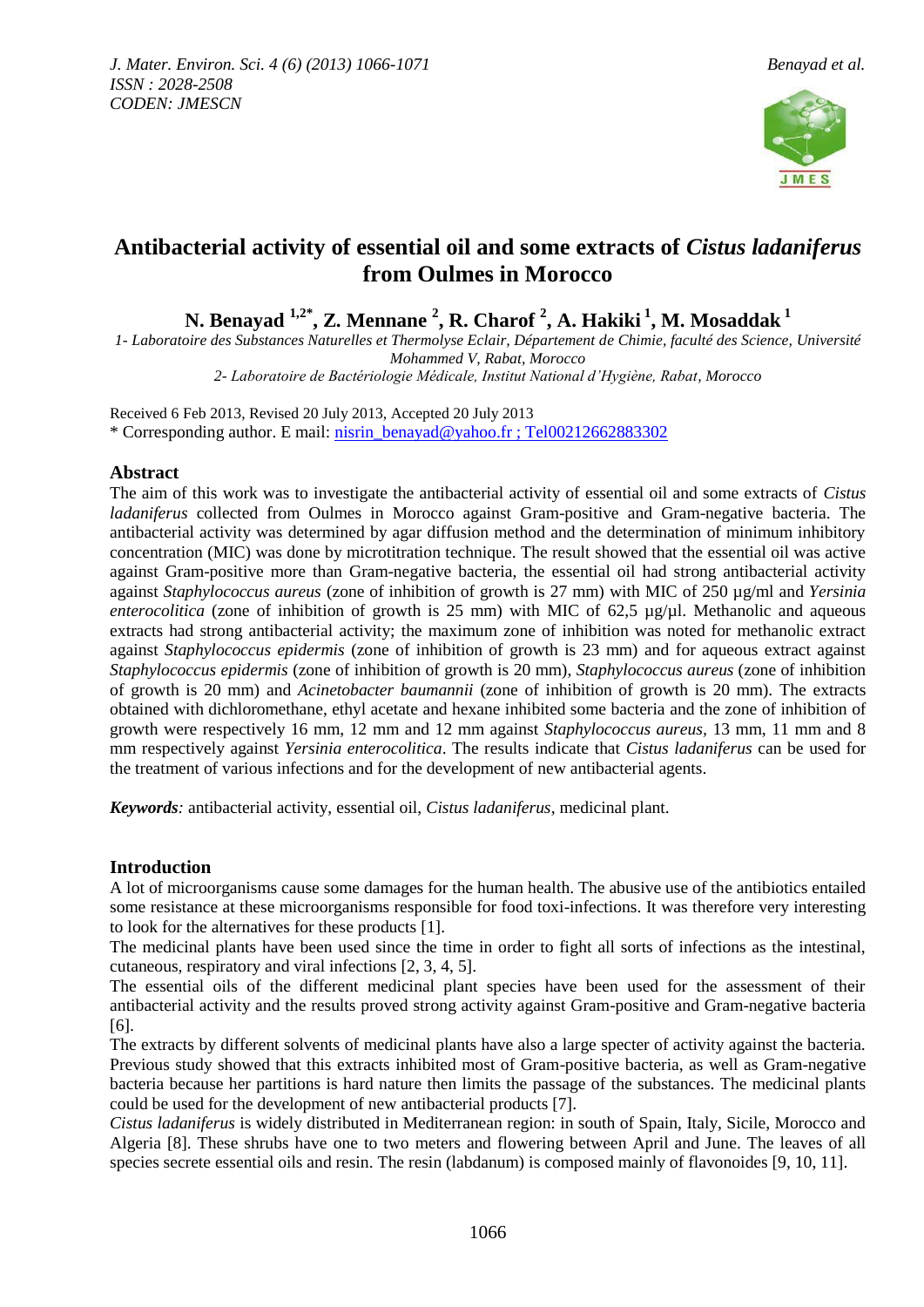*J. Mater. Environ. Sci. 4 (6) (2013) 1066-1071 Benayad et al. ISSN : 2028-2508 CODEN: JMESCN*

In Oulmes (middle Atlas), local population use *Cistus ladaniferus* to treat various diseases, this species is frequently used in many traditional medicines for their antimicrobial, antiviral, antitumor, anti-inflammatory, gastric, antioxidant properties [12, 13, 14].

These previous results encouraged us to deepen the studies on antibacterial properties of the essential oil and some extract (hexane, dichloromethane, ethyl acetate, methanol and aqueous) of *Cistus ladaniferus* collected from Oulmes in Morocco against 14 microorganisms.

# **Materials and methods**

# *1. Plant Materials*

*Cistus ladaniferus* (full plant) was collected in May 2008 from Oulmes, was identified by Pr Mohammed Fennane at Scientific Institut of Rabat and was shade dried at room temperature for twenty days.

# *2. Plant extracts*

#### **2.1. Oil isolation**

The essential oil arise from a secondary metabolism of the plant, normally formed in special cells or groups of cells or as glandular hair found on many leaves and steams.

Arial parts of *Cistus ladaniferus* (40%) were cut into small pieces and submitted to hydrodistillation (60% water) for 4 h, according to the standard procedure reported in the European Pharmacopoeia [15].

# **2.2. Organic extracts**

Organic extracts (with solvents: Hexane, Dichloromethane, ethyl acetate and methanol) was obtained by Soxhlet extraction of 200g of powder of *Cistus ladaniferus* for 24 h in 800 ml of solvent used. The extract obtained was concentrated to dryness and the residue was kept at 4°C.

#### **2. 3. Aqueous extract**

10 g of powder of *Cistus ladaniferus* were extracted with boiling water (100 ml) for 30 min; the decoction was filtered and then freeze-dried.

# *3. Microorganisms used*

The test organisms used included 14 bacteria strains: *Streptococcus sanguins, Staphylococcus epidermis, multiresistant Staphylococcus aureus, Staphylococcus aureus, Acinetobacter baumannii, Pseudomonas fluoresce, Pseudomonas aeruginosa, Salmonella enteritidis, Salmonella Typhimurium, Salmonella arizonae, Hafnia alveie, Yersinia enterocolitica, Escherichia coli and Klebsiella pneumoniae*. These strains were collected from the National Institute of Health (NIH) Rabat-Morocco.

# *4. Antibacterial assay*

# **4.1. Zone of inhibition**

Antibacterial activity was assayed by disc diffusion method described by Nongponga et al [16]. The essential oil was diluted with Tween 80; Hexane, Dichloromethane and Ethyl Acetate extracts were diluted with DMSO (Dimethylsulfoxide) ; Methanol and aqueous extracts were diluted with sterile distilled water.

Muller Hinton agar was used for this study; bacterial cultures freshly grown at 37° C/24 h were appropriately diluted in sterile normal saline solution to obtain the cell suspension at 105 CFU: ml. The organisms were spread on Muller Hinton plates by cotton swab, wells of 6 mm diameter were pouched into the agar medium filled with 50µl of different plant extracts. The plates were incubated for 24 h at 37°C and antibacterial activity was evaluated by measuring the inhibition zone diameter against the test organism.

# **4.2. Minimum Inhibitory Concentration (MIC)**

The determination of MIC of differents extracts from *Cistus ladaniferus* against bacterial strains was performed according to the microtitration technique described by Eloff [17].

# **Results and discussion**

The result of bacterial activity of the different extracts of *Cistus ladaniferus* are indicated in table 1. The results have showed that the essential oil has very good activity against all bacteria: Gram-positive more than Gram-negative bacteria. The essential oil of *Cistus ladaniferus* has maximum zone of inhibition against *Multiresistant Staphylococcus aureus* (28 mm) and *Staphylococcus aureus* (27 mm see fig 1 photo 3) while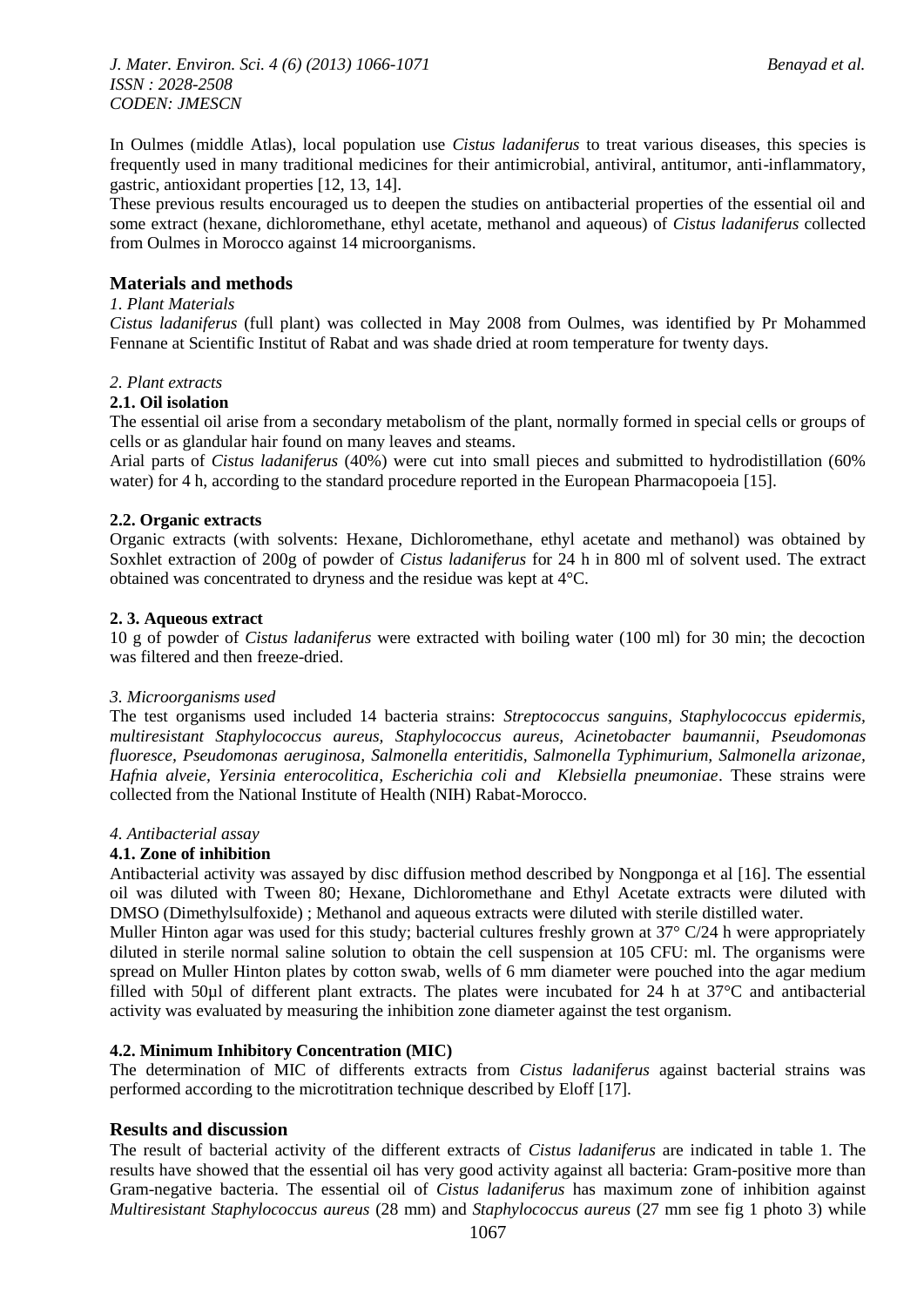*J. Mater. Environ. Sci. 4 (6) (2013) 1066-1071 Benayad et al. ISSN : 2028-2508 CODEN: JMESCN*

the minimum zone of inhibition was against *Salmonella enteritidis* and *Pseudomonas aeruginosa* (12 mm), the most significant results were recorded for the dilutions of the order 1/2.



**Figure 1:** Agar-well diffusion assay: zone of inhibition of growth of some strains bacteria.

| Table1: Screening of antibacterial activity of Cistus ladaniferus extracts collected from Oulmes in Morocco (Diameter of |  |
|--------------------------------------------------------------------------------------------------------------------------|--|
| zone of inhibition is in mm)                                                                                             |  |

| EO              |     |     | <b>Hexane Ext</b> |                          |                          | <b>EtOAc</b> Ext         |                          |     | <b>MeOH</b> Ext          |      |     |                          | <b>DCM</b> Ext           |     | $H2O$ Ext |                          |     |     |
|-----------------|-----|-----|-------------------|--------------------------|--------------------------|--------------------------|--------------------------|-----|--------------------------|------|-----|--------------------------|--------------------------|-----|-----------|--------------------------|-----|-----|
| Dilutions       | 1/2 | 1/4 | 1/8               | 1/2                      | 1/4                      | 1/8                      | 1/2                      | 1/4 | 1/8                      | 1/2  | 1/4 | 1/8                      | 1/2                      | 1/4 | 1/8       | 1/2                      | 1/4 | 1/8 |
| <b>Strains</b>  |     |     |                   |                          |                          |                          |                          |     |                          |      |     |                          |                          |     |           |                          |     |     |
| <b>SS</b>       | 20  | 19  | 18                | 11,5                     | 10                       | $\overline{\phantom{0}}$ | 13,5                     |     | 8                        | 21,5 | 19  | 15                       | 12                       | 11  |           | 15                       | 12  | 11  |
| <b>SE</b>       | 25  | 23  | 19                | 10,5                     | 8                        | $\overline{\phantom{a}}$ | 11,5                     | 10  | 8                        | 23   | 19  | 17                       | 16                       | 15  | 12        | 20                       | 18  | 15  |
| <b>SA</b>       | 27  | 25  | 22                | 12                       | 10                       | $\sim$                   | 12                       | 10  | 8                        | 21   | 19  | 15                       | 16                       | 15  | 13        | 20                       | 17  | 15  |
| <b>MSA</b>      | 28  | 25  | 21                | $\overline{\phantom{a}}$ | $\overline{\phantom{a}}$ | $\overline{\phantom{a}}$ | 13                       |     | 8                        | 19   | 17  | 16                       | $\overline{\phantom{a}}$ | ۰   | ۰         | 15                       | 14  | 11  |
| SL <sub>1</sub> | 12  | 11  | 9                 | $\overline{\phantom{a}}$ | $\overline{\phantom{a}}$ | $\overline{\phantom{a}}$ | ۰                        | ۰   | $\overline{\phantom{a}}$ | ۰    | ۰   | $\overline{\phantom{0}}$ | $\overline{\phantom{a}}$ | ۰   | ۰         | $\overline{\phantom{a}}$ | ۰   | -   |
| PA              | 12  | 10  | 10                |                          | $\overline{\phantom{a}}$ | $\overline{\phantom{a}}$ | 12                       |     | $\overline{\phantom{a}}$ | 21   | 18  | 14                       | ΝĐ                       | NЮ  | NЮ        | ЫR                       |     | NЮ  |
| <b>HA</b>       | 13  | 10  | 9                 | $\overline{\phantom{a}}$ | $\sim$                   | $\overline{\phantom{a}}$ | $\overline{\phantom{a}}$ | ۰.  | $\overline{\phantom{a}}$ | ۰    | ۰   |                          | $\overline{\phantom{a}}$ | ۰   | ۰.        |                          | ۰   | -   |
| SL <sub>3</sub> | 15  | 14  | 12                | $\overline{\phantom{a}}$ | $\overline{\phantom{a}}$ | $\overline{\phantom{a}}$ | $\overline{\phantom{a}}$ |     | $\overline{\phantom{a}}$ | ۰    | ۰   | ۰                        |                          | ۰   | ۰.        | $\overline{\phantom{a}}$ | ۰.  | ۰   |
| <b>KP</b>       | 15  | 14  | 14                | $\overline{\phantom{a}}$ | $\sim$                   | $\overline{\phantom{a}}$ | $\overline{\phantom{a}}$ | ۰.  | $\overline{\phantom{a}}$ | 17   | 15  | 13                       | $\overline{\phantom{a}}$ | ۰   | ۰.        | 16                       | 15  | 12  |
| EC              | 18  | 17  | 17                | 10                       | 8                        | 8                        | 10                       | 8   | $\overline{\phantom{a}}$ | 15,5 | 12  | 10.5                     | NR                       | NR  | NR        | NR                       | NR  | NŔ  |
| SL <sub>2</sub> | 19  | 17  | 12                | ۰                        | $\overline{\phantom{a}}$ | $\overline{\phantom{a}}$ | $\overline{\phantom{a}}$ |     | $\overline{\phantom{a}}$ | ۰    | ۰   | ۰                        | $\overline{\phantom{a}}$ | ۰   | ۰.        | $\overline{\phantom{a}}$ | ۰.  | -   |
| PF              | 22  | 20  | 19                |                          | $\sim$                   | $\overline{\phantom{a}}$ | $\overline{\phantom{a}}$ | ۰.  | $\overline{\phantom{a}}$ |      | ۰   | ۰                        | $\overline{\phantom{a}}$ | ۰   | ۰.        | $\overline{\phantom{a}}$ | ۰   | -   |
| AВ              | 24  | 20  | 18                | $\overline{\phantom{a}}$ | $\sim$                   | $\overline{\phantom{a}}$ | ۰                        | ۰   | $\overline{\phantom{a}}$ | 20   | 19  | 13                       | 18                       | 17  | 13        | 20                       | 19  | 15  |
| $\mathbf{v}$    | 25  | 22  | 19                | 8                        |                          |                          |                          | 10  |                          | 21   | 18  | 15                       | 13                       |     |           | 18                       | 17  | 13  |

*SS :Streptococcus sanguins, SE :Staphylococcus epidermis, SA :Staphylococcus aureus, MSA :multiresistant Staphylococcus aureus, SL1 :salmonella enteritidis, PA :Pseudomonas aeruginosa, HA :Hafnia alveie, SL3 :Salmonella*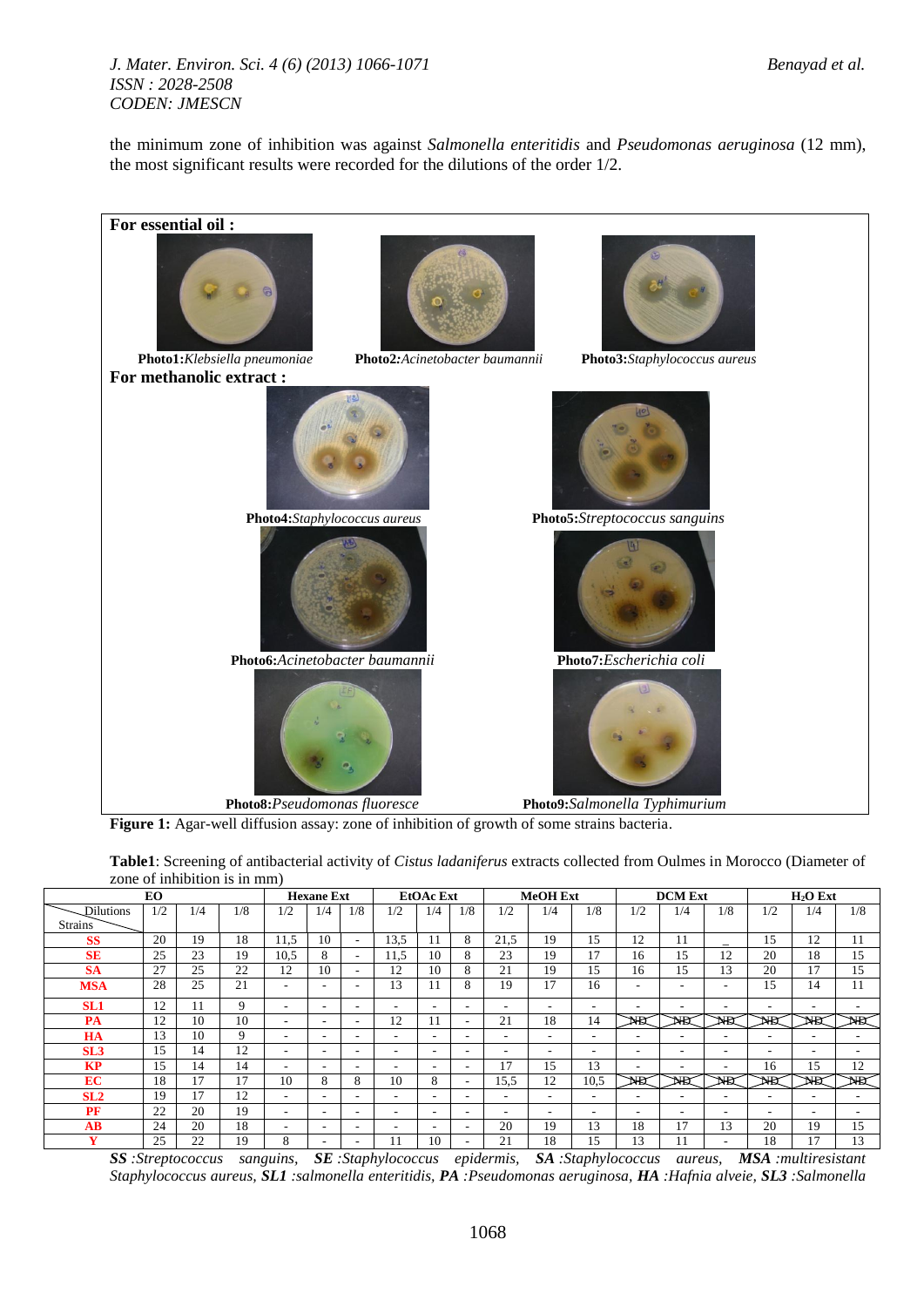*arizonae, KP :Klebsiella pneumoniae, EC :Escherichia coli, SL2 :Salmonella Typhimurium, PF :Pseudomonas fluoresce, AB :Acinetobacter baumannii, Y :Yersinia enterocolitica.*

*EO: Essential oil; Hexane Ext: Hexane extract; EtOAc Ext: Ethyle acetate extract; MeOH Ext: Methanol extract; DCM Ext: Dichloromethane extract; H2O Ext: Aqueous extract; 1/2 1/4 1/8: Dilutions; ND: no determinate; - Bacterial growth.* 

The methanolic extract studied showed inhibition of growth of the tested microorganisms with various degrees, the result showed that the extract exhibited high antibacterial activities against (9/14) strains tested and the inhibition diameter of this extract was between 15.5-21.5 mm with average 13 mm. The results of aqueous extract showed inhibition of growth of 7/12 strains tested with inhibition diameter between 15-20 mm (average 10 mm). For dichloromethane extract the result showed that this extract has a medium activity with inhibition diameter between 12-18 mm (5/12 strains tested), the ethyl acetate extract has inhibition diameter between 10-13.5 mm (7/14 strains tested) and for hexane extract the inhibition diameter was between 8-12 mm (5/12 strains tested).

Minimum inhibitory concentration (MIC) result of essential oil of *Cistus ladaniferus* was presented in table 2, the essential oil showed MIC between 50-500 µg/ml. The higher MIC against tested bacterial strains was for *Multiresistant Staphylococcus aureus* (MIC was 50 µg/ml) and for *Yersinia enterocolitica* (MIC was 62.5 µg/ml).

| Table2: Minimum inhibitory concentration of <i>Cistus ladaniferus</i> extracts collected from Oulmes in Morocco |  |
|-----------------------------------------------------------------------------------------------------------------|--|
|-----------------------------------------------------------------------------------------------------------------|--|

| Strains       | $\alpha$<br>س | ۱A | SА.<br><b>WIN</b> |                          | PА | HA | SL3 | ----<br>-KP | R. | PF |  |
|---------------|---------------|----|-------------------|--------------------------|----|----|-----|-------------|----|----|--|
| $MIC$ (µg/ml) | ___           |    |                   | $\overline{\phantom{0}}$ |    |    |     |             |    |    |  |

*SS :Streptococcus sanguins, SE :Staphylococcus epidermis, SA :Staphylococcus aureus, MSA :Multiresistant Staphylococcus aureus, SL1 :salmonella enteritidis, PA :Pseudomonas aeruginosa, HA :Hafnia alveie, SL3 :Salmonella arizonae, KP :Klebsiella pneumoniae, EC :Escherichia coli, SL2 :Salmonella Typhimurium, PF :Pseudomonas fluoresce, AB :Acinetobacter baumannii, Y :Yersinia enterocolitica.*

MIC: Minimum inhibitory concentration; **+**: 250µg/ml; **++**: 125µg/ml; **+++**: 50µg/ml; **-** : No activity.

Many microorganisms which cause damage to human health, the increasing trend of resistance to the antibiotics in current use has drawn the attention of researchers to natural alternative treatments of bacterial infections as potential sources of new antimicrobial agents. *Cistaceae* (rock-rose or rock rose family) is one of family plants used in the medicine; many studies have reported many of biological activity of extracts of *Cistus* [18]. In this work, the Gram-positive bacteria showed more sensibility for different plant extracts than Gram-negative bacteria [19], the structure of cellular wall of Gram-positive bacteria was haw ever more sensitive to the action of this extract [20], this is credited to the presence of outer membrane lipopolysaccharides [21 22].

Our result showed that the essential oil of *Cistus ladaniferus* from Oulmes has strong activity against strains Gram-positive bacteria *Multiresistant Staphylococcus aureus* with MIC 50µg/ml and against strains Gramnegative bacteria *Yersinia enterocolitica* with MIC 62.5µg/ml. The antibacterial activity of essential oil from Commercial units (Distillery" U Mandriolu "and" Phytosun ") was found to be the most active against *Staphylococcus aureus* with MIC 200µg/ml [23] when our essential oil has 250 µg/ml against same strains.

Mohammedi [24] studied antibacterial activity of essential oil from Algeria and showed that no zone of inhibition has been observed around the disks of 3 µl with natural essential oil after incubation of the bacterial cultures of *Citrobacter* and *Pseudomonas aeruginosa*, when with essential oil from Oulmes (Morocco) in our study we have a total inhibition of the bacterial growth of all strains bacteria used (the low zone is in order of 12 mm for *Salmonella entertidis* and most elevated is in order of 28 mm for *Multiresistant staphylococcus aureus*).

The highest activity with the essential oil has been marked against *Listeria monocytogenes* with average of zone of inhibition 19.5 mm, when a lowest is with average of zone of inhibition 10.66 mm against *Staphylococcus aureus*; *Klebsiella pneumoniae* and *Salmonella thyphi* appeared insensible against the action of this essential oil.

Antibacterial activity obtained in this study varied with solvents used for extraction. Methanolic extract exhibited higher activity towards most the strains tested, the maximum activity was recorded against *Staphylococcus epidermis*, *Streptococcus sanguins* (see fig 1 photo 5), *Staphylococcus aureus* (see fig 1 photo 4), *Pseudomonas aeruginosa,*, *Yersinia enterocolitica*, *Acinetobacter baumannii* (see fig 1 photo 6) and *Multiresistant Staphylococcus aureus*, the diameter of inhibition were respectively 23, 21.5, 21, 21, 21, 20 and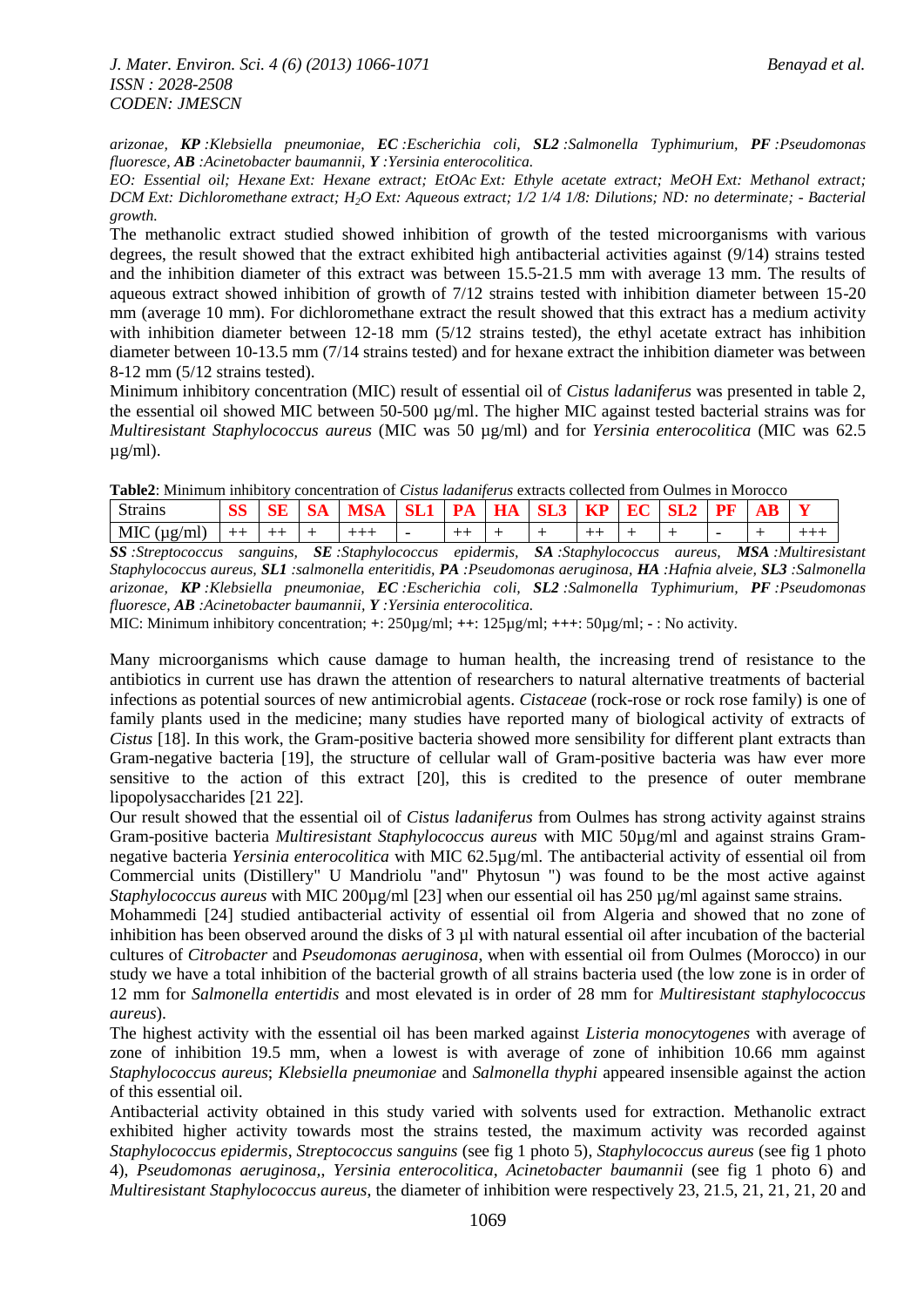19mm. It could be noted that for the different extracts of *Cistus ladaniferus* antibacterial activity has been marked more for Gram-positive than Gram-negative strains bacteria. According to the results achieved for study of the antibacterial activity of methanol ethanol and ethyl acetate extracts of *Myrtus communis Cistus ladaniferus* and *Cistus monopeliensis*, Gram-positive strains were more sensitive to these extracts than Gramnegative strains bacteria tested [25], and it's agrees with our results, the aqueous extract of *Cistus ladaniferus* of Oulmes has antibacterial activity against 4/4 strains Gram-positive tested and 3/8 strains Gram-negative bacteria tested, the diameter of inhibition were proximate than those obtained of methanol extract.

For hexane, dichloromethane and ethyl acetate extracts we observed low diameters of inhibition compared with precedent results, ethyl acetate extract inhibited 7/14 with average 12 mm, dichloromethane extract inhibited 5/12 with average 15 mm and hexane extract inhibited 5/14of growth of bacteria strains tested with the lowest diameter of inhibition and with average 10.5 mm.

The antibacterial activity demonstrated by the different types of extracts may be attributed to the diversity of structures or the uneven distribution of chemical constituents within this extract, *Cistus ladaniferus* is rich in polyphenolic terpenes and flavonoids compounds [26. 27].

Bouamama et al., studied antibacterial activity of the leaf extract of another species of *Cistaceae* : *Cistus villous* and showed that methanol ethyl acetate butanol and aqueous extract has the lowest and therefore the most interesting MIC values (1.56 mg/ml) against four strains bacteria [28].

In our experiment we also found that according in the increasing order of the polarity of the solvents extraction, the antibacterial activity was to go better, so for hexane ethyl acetate and methanol extract we found respectively antibacterial activity against 5/14 7/14 and 9/14 strains bacteria tested.

# **Conclusion**

The various traditional uses of the majority of tested plants correlate well our findings. The results of this preliminary evaluation give evidence that some of the ethnobotanically selected and traditionally used moroccan plants species can be regarded as promising resources for antibacterial, our results suggest that *Cistus ladaniferus* has antibacterial activity against Gram-positive and Gram-negative strains bacteria and we affirmed that Gram-positive bacteria were more sensitive. It's first time in our knowledge the antibacterial activity of *Cistus ladaniferus* from Oulmes in Morocco was evaluated against strains bacteria causes some infections nosocomiales (*Acinetobacter baumannii, multiresistant Staphylococcus aureus*), and responsible of the food infections (*Yersinia enterocolitica*) and urinary infection (*Staphylococcus aureus, Klebsiella pneumoniae*).

Further research is needed toward isolation and identification of active principles present in the different extracts which could possibly be exploited for pharmaceutical use.

# **References**

- 1. Vlietinck A. J., Vanden D. A., Can ethnopharmacology contribute to the development of antiviral drugs, *Journal of ethno-pharmacology*, 32 (1991) 141-153
- 2. Grabley S., Theiercke R., Bioactive agents from natural sources: trends in discovery and application, *Adv Biochem Eng Biotechnol,* 64 (1999) 101-54.
- 3. [Nostro A](http://www.ncbi.nlm.nih.gov/pubmed?term=Nostro%20A%5BAuthor%5D&cauthor=true&cauthor_uid=10792667)., [Germanò MP.](http://www.ncbi.nlm.nih.gov/pubmed?term=German%C3%B2%20MP%5BAuthor%5D&cauthor=true&cauthor_uid=10792667), [D'angelo V.](http://www.ncbi.nlm.nih.gov/pubmed?term=D), [Marino A.](http://www.ncbi.nlm.nih.gov/pubmed?term=Marino%20A%5BAuthor%5D&cauthor=true&cauthor_uid=10792667), [Cannatelli M. A.](http://www.ncbi.nlm.nih.gov/pubmed?term=Cannatelli%20MA%5BAuthor%5D&cauthor=true&cauthor_uid=10792667), Extraction methods and bioautography for evaluation of medicinal plant antimicrobial activity, Pub Med, 30 (2000) 379-84.
- 4. Okigbo R. N., Anuagasi C. L., Amadim J. E., Advances in selected medicinal and aromatic plants indigenous to Africa, *Journal of Medicinal Plants Research*, 3 (2009) 086-095.
- 5. Mohamed I. E. T., The antibacterial, antiviral activities and phytochemical screening of some Sudanese medicinal plants, *Eur-Asian Journal of Bio Sciences* 4 (2010) 8-16.
- 6. Di Pasqua R., De Feo V., Villani F., Mauriello G., In vitro antimicrobial activity of essential oils from Mediterranean Apiacea, Verbenaceae and Lamiaceae against foodborne pathogens and spoilage bacteria, *Anals of Microbiology*, 55 (2005) 139-143.
- 7. Oyedeji O., Oziegbe M. and Taiwo F. O., Antibacterial, antifungal and phytochemical analysis of crude extracts from the leaves of Ludwigia abyssinica A. Rich. and Ludwigia decurrens Walter, Journal of Medicinal Plants Research, 5 (2011) 1192-1199.